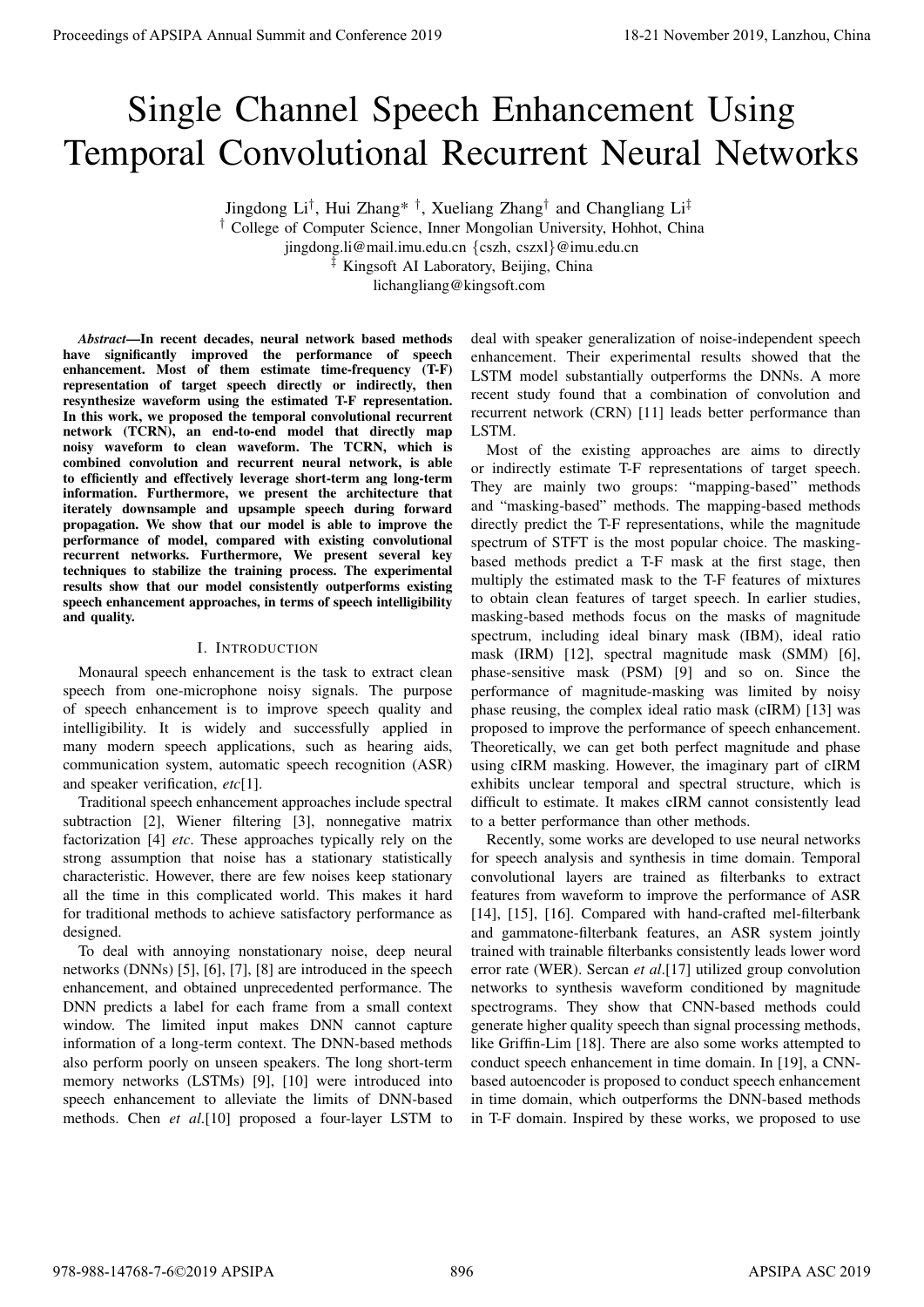temporal convolutional recurrent network (TCRN) to conduct the speech enhancement. Compared with LSTMs and CRN our proposed model TCRN consistently leads to better speech

intelligibility and speech quality. The rest of the paper organized as follows: section describes the details of the proposed system. Section describes the loss functions used in this study. Section 4 presents the experimental setup and results. Finally, we conclude our work in section 5.

## II. SYSTEM DESCRIPTON

#### *A. Model Architecture*

The proposed temporal convolutional recurrent network (TCRN) is constructed by stacking TCRBs, as showed in



Fig. 1. The proposed TCRN with combined loss.

#### *B. TCRB Module*

We first described the basic building blocks called TCRB, illustrated in Fig. 2. TCRB is consists of a 1-D convolutional layer (Conv), followed by a batch normalization (BN), a LSTM and a 1-D deconvolution (Deconv). TCRB is a powerful module for mapping the noisy waveforms to clean waveforms. The input sample sequence is first convolved with  $K$  large 1-D convolutional filters. These filters explicity model the local pattern of the waveform within the receptive field. The convoluton outputs are normalized by BN layer and activated by a Parametric ReLU (PReLU) non-linearity. We use a LSTM to memorize long-term context. The combination of convolution and LSTM can respectively process speech at frame and utterance level. Finally, we stack a deconvolution on top to resynthesize the waveform. Note that we use the symmetry convolution and deconvolution configuration to keep the sigal time-resolution unchanged. There are two residual Procedure of APSIPA Annual Summit at China 2019<br>
ID and Conference 2019 18-21 November 2019, Landou Conference 2019<br>
In grand conference 2019, Landou Conference 2019, Landou<br>
ID and Conference 2019, Landou Conference 2019



Fig. 2. TCRB: building block of the proposed model

#### *C. Temporal Convolution*

The first component of TCRB is a bank of temporal 1-D convolutional filters, which capture the different local patterns of speech signals. The different feature maps correspond to the different periodic signal components. From a perspective of signal processing, convolutional kernels can be viewed as a group of finite-impulse-response (FIR) filters. Such a layer has the ability to approximate standard filterbanks [20]. Therefore, outputs of the time-convolution is regarded as a hidden T-F representation.

The raw waveform of speech is densely distributed along time. For example, if the speech signals sampled at 16 kHz, then a 20-ms, which is typically used in speech enhancement, will contain 320 samples. This requires the convolution layer has a large receptive field. Some works used deep stacking dilated convolution layers to obtain such a large receptive filed [21], [22]. In our work, we show that simply using large convolutional kernel is worked in speech enhancement. The similar design is also applied in other tasks, like speech recognition [14]. This shallow architecture is quite simple, but efficient to model raw waveform in speech enhancement.

A 1-D discrete convolution operator, which convolves signal  $F$  with kernel  $k$  of size  $m$  is defined as:

$$
(F * k)(p) = \sum_{s+t=p} F(s)k(t)
$$
 (1)

where  $\ast$  denotes the convolution operator, and  $t \in \mathbb{R}$  $[-m, m] \cap \mathbb{Z}$ . In signal processing, window functions are usually conducted to taper segments of signals. A window pre-processing in time domain helps later subsequent analysis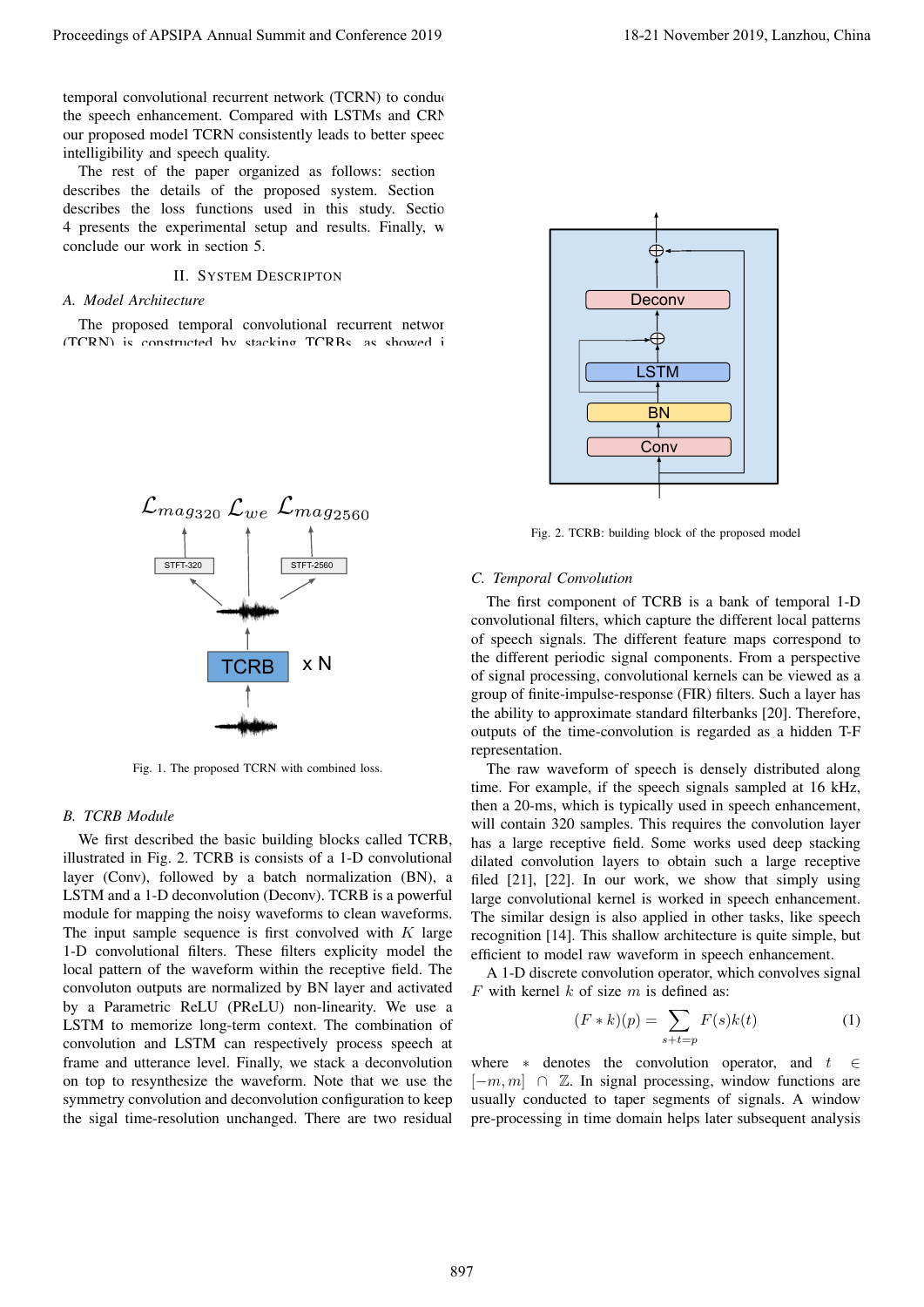produce more meaningful results. Consequently, we proposed and implemented the *kernel-windowed* 1-D convolution as:

$$
(F \circledast k)(p) = \sum_{s+t=p} F(s)W(t)k(t)
$$
 (2)

where  $\circledast$  denotes the kernel-windowed convolution operator, and W could be any window functions used in digital signal processing area. In this work, we configured  $W$  as symmetric (also called periodic) Hann window, which is commonly used in speech enhancement. During training, the weights of kernel  $k(t)$  is updated by gradient descent, but the window  $W(t)$  is a group of constant values. We found that *kernel-windowed* convolution could accelerate the convergence of the model in our experiments.

## *D. Batch Normalization and LSTM*

As mentioned above, the output of 1-D time-convolution is regarded as T-F representations of the raw waveform. For speech enhancement, the T-F features are usually normalized to zero mean and unit variance at each channel. Therefore, a batch normalization layer [23] is introduced to imitate such an operation. After the batch normalization layer, the normalized convolution output is passed to LSTM to get sequential features of target speech.



Fig. 3. Up: a 1-D deconv with "uneven overlap", where kernel size  $k$  is 3 and stride  $s$  is 2. Bottom: a 1-D deconv with "even overlap", where  $k$  is 4 and  $s$  is 2. We treat the yellow unit in the top layer as the hidden T-F representation, and the blue unit is the results of upsampling operation, where deep blue represent overlapped upsampling results.

Deconvolution layers allow the model to use every T-F representation vector to generate a longer waveform segment. However, deconvolution can easily have "uneven overlap", causing strange checkerboard pattern of artifacts as illustrated in Fig. 3. Particularly, deconvolution has "uneven overlap" when the kernel size is not divisible by the stride. In this study, we configured the stride as half of the kernel size, so that the output is evenly balanced, to avoid the checkerboard artifacts. Proceedings of APSIPA Annual Summit and Conference 2019<br>
The Consentings Conference 2019, Langhand and Conference 2019, Langhand and Conference 2019, Langhand and Conference 2019, Langhand and Conference 2019, Langhand an

In addition, we also use a window function for the convolutional kernel in deconvolution layers as described in Eq. (2). The deconvolution outputs are divided by the sumsquare envelope of a window function, to remove the effects included by windowing observations. We truncate the sumsquare of the window function to  $[0.1, 1]$  to avoid the numeric problems.

## III. LOSS FUNCTION

In supervised speech separation, loss functions should be correlated with speech quality. We consider the combination of the loss functions defined both in time domain and T-F domain.

# *A. Time Domain Loss*

We conduct waveform error  $(\mathcal{L}_{we})$  as the time domain loss function. For the estimated time domain signal  $\hat{s}$  and the corresponding target signal  $s$  with  $N$  samples. We defined  $\mathcal{L}_{we}$  as:

$$
\mathcal{L}_{we} = \frac{1}{N} \sum_{i=1}^{N} (s_i - \hat{s}_i)^2
$$

The proposed model could be trained with  $\mathcal{L}_{we}$  in time domain directly.

#### *B. T-F Domain Loss*

The temporal 1-D convolution described in 2.2 with fixed special weights can become short-time Fourier transform(STFT). By using this layer, the estimated time domain signals can be evaluated in T-F domain.

Under polar coordinates, the STFT can be decomposed as two meaningful parts: magnitude and phase. Spectral phase is highly unstructured along either time or frequency dimension, so fitting errors of the raw phase is quite difficult. We tried it but found that minimizing phase errors makes the training process unstable. Therefore, we only minimizing the magnitude loss introduced in [17], which is defined as:

$$
\mathcal{L}_{mag} = \frac{|||STFT(s)| - |STFT(\hat{s})|||_F}{||STFT(s)||_F}
$$
(3)

where  $\left\| \cdot \right\|_F$  is Frobenius norm. We found that the denominator  $|||STFT(s)|||_F$  reducing the oscillation of  $\mathcal{L}_{mag}$  in training.

## *C. Loss Combination*

Considering that the analysis window of different size may contain different information, we compute the STFTmagnitude losses  $\mathcal{L}_{mag320}$  and  $\mathcal{L}_{mag2560}$ , using a short window (320 points) and a longer window (2560 points), respectively. Due to the loss term  $\mathcal{L}_{we}$  and  $\mathcal{L}_{mag}$  has different numeric range, we use weight  $\alpha$  to balance the importance of all loss term. Finally, the combined loss is defined as:

$$
\mathcal{L}_{comb} = \mathcal{L}_{we} + \alpha \left( \frac{\mathcal{L}_{mag320} + \mathcal{L}_{mag2560}}{2} \right) \tag{4}
$$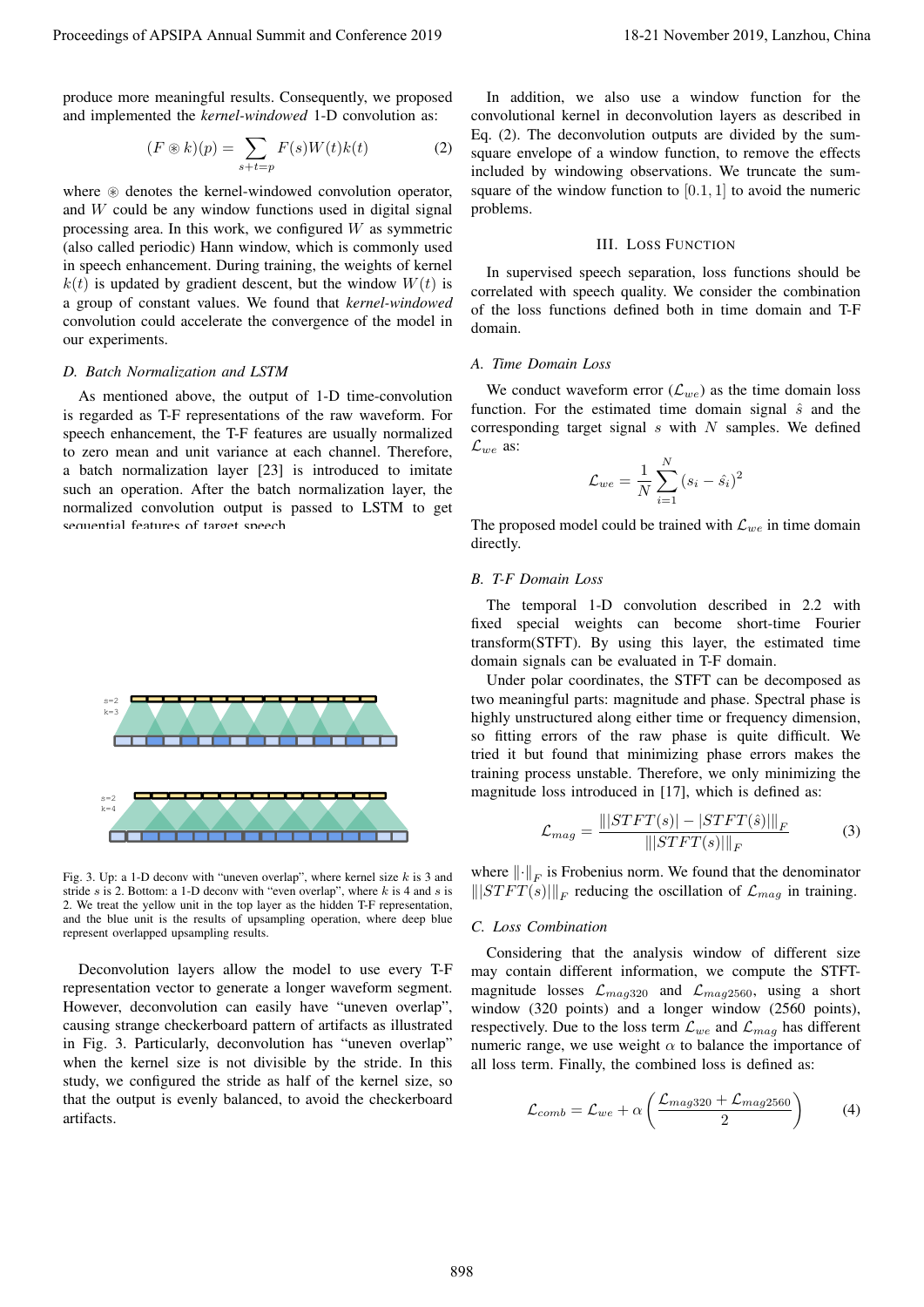TABLE I MODEL COMPARISONS IN TERMS OF STOI(%) AND PESQ SCORES ON TRAINED NOISE

| <b>SNR</b> | System      | Factory     |             | <b>Babble</b> |             | <b>SSN</b>  |             | Destroyengine |             | Destroyerops |             | Average     |      |
|------------|-------------|-------------|-------------|---------------|-------------|-------------|-------------|---------------|-------------|--------------|-------------|-------------|------|
|            |             | <b>STOI</b> | <b>PESO</b> | <b>STOI</b>   | <b>PESO</b> | <b>STOI</b> | <b>PESO</b> | <b>STOI</b>   | <b>PESO</b> | <b>STOI</b>  | <b>PESO</b> | <b>STOI</b> | PESQ |
| $-5dB$     | Mixture     | 56.6        | 1.40        | 54.3          | 1.30        | 59.4        | 1.39        | 54.7          | 1.27        | 55.2         | 1.41        | 56.0        | 1.36 |
|            | <b>LSTM</b> | 76.8        | 1.99        | 73.1          | 1.98        | 71.2        | 1.88        | 69.9          | 1.87        | 71.5         | 1.88        | 72.9        | 1.92 |
|            | <b>CRN</b>  | 77.2        | 2.14        | 76.6          | 2.00        | 73.3        | 1.97        | 79.3          | 2.07        | 77.9         | 2.03        | 76.4        | 2.04 |
|            | <b>TCRN</b> | 78.2        | 2.18        | 77.7          | 2.12        | 76.0        | 2.16        | 82.5          | 2.35        | 82.2         | 2.35        | 79.3        | 2.23 |
| 0dB        | Mixture     | 68.8        | 1.66        | 66.1          | 1.65        | 69.7        | 1.77        | 66.2          | 1.60        | 67.0         | 1.74        | 67.6        | 1.69 |
|            | <b>LSTM</b> | 84.8        | 2.39        | 81.8          | 2.33        | 81.5        | 2.28        | 80.1          | 2.25        | 81.0         | 2.25        | 82.0        | 2.30 |
|            | <b>CRN</b>  | 84.2        | 2.46        | 84.1          | 2.38        | 82.3        | 2.33        | 86.6          | 2.44        | 84.8         | 2.40        | 84.2        | 2.40 |
|            | <b>TCRN</b> | 86.7        | 2.56        | 86.9          | 2.51        | 85.6        | 2.52        | 89.9          | 2.73        | 89.2         | 2.69        | 87.7        | 2.60 |
| 5dB        | Mixture     | 80.1        | 1.96        | 77.4          | 2.01        | 78.8        | 2.16        | 77.6          | 1.97        | 77.7         | 2.09        | 78.3        | 2.04 |
|            | <b>LSTM</b> | 89.0        | 2.67        | 86.6          | 2.60        | 86.6        | 2.59        | 86.1          | 2.57        | 86.5         | 2.56        | 87.0        | 2.60 |
|            | <b>CRN</b>  | 89.0        | 2.76        | 88.9          | 2.69        | 88.2        | 2.69        | 91.4          | 2.79        | 89.2         | 2.73        | 89.3        | 2.73 |
|            | <b>TCRN</b> | 90.9        | 2.82        | 91.4          | 2.82        | 90.5        | 2.82        | 92.5          | 2.94        | 92.2         | 2.93        | 91.5        | 2.87 |

TABLE II

MODEL COMPARISONS IN TERMS OF STOI(%) AND PESQ SCORES ON UNTRAINED NOISE

| <b>SNR</b> | System      | Factory <sub>2</sub> |             | M109        |      | Cafe        |             | <b>Street</b> |             | Pedestrian  |             | Average     |      |
|------------|-------------|----------------------|-------------|-------------|------|-------------|-------------|---------------|-------------|-------------|-------------|-------------|------|
|            |             | <b>STOI</b>          | <b>PESO</b> | <b>STOI</b> | PESQ | <b>STOI</b> | <b>PESO</b> | <b>STOI</b>   | <b>PESO</b> | <b>STOI</b> | <b>PESO</b> | <b>STOI</b> | PESQ |
| $-5dB$     | Mixture     | 65.2                 | 1.56        | 68.2        | 1.70 | 55.2        | 1.34        | 67.2          | 1.59        | 61.1        | 1.55        | 63.4        | 1.55 |
|            | <b>LSTM</b> | 78.4                 | 2.18        | 79.5        | 2.29 | 65.4        | 1.69        | 78.1          | 2.21        | 71.7        | 1.92        | 74.7        | 2.06 |
|            | <b>CRN</b>  | 81.1                 | 2.27        | 81.2        | 2.32 | 65.9        | 1.74        | 80.5          | 2.26        | 73.2        | 1.98        | 76.3        | 2.11 |
|            | <b>TCRN</b> | 83.9                 | 2.41        | 83.5        | 2.39 | 69.0        | 1.80        | 83.0          | 2.34        | 76.7        | 2.05        | 79.2        | 2.20 |
| 0dB        | Mixture     | 75.3                 | 1.93        | 77.7        | 2.07 | 66.3        | 1.66        | 75.4          | 1.95        | 72.5        | 1.89        | 73.4        | 1.90 |
|            | <b>LSTM</b> | 85.1                 | 2.53        | 85.4        | 2.59 | 77.8        | 2.13        | 84.3          | 2.53        | 81.8        | 2.31        | 82.9        | 2.42 |
|            | <b>CRN</b>  | 87.2                 | 2.61        | 87.4        | 2.67 | 78.2        | 2.15        | 86.3          | 2.61        | 83.2        | 2.39        | 84.5        | 2.48 |
|            | <b>TCRN</b> | 90.2                 | 2.76        | 90.0        | 2.73 | 82.6        | 2.28        | 89.6          | 2.70        | 86.6        | 2.47        | 87.8        | 2.59 |
| 5dB        | Mixture     | 84.0                 | 2.29        | 85.2        | 2.41 | 77.0        | 2.03        | 83.1          | 2.34        | 81.9        | 2.23        | 82.2        | 2.26 |
|            | <b>LSTM</b> | 88.8                 | 2.79        | 88.8        | 2.82 | 85.4        | 2.51        | 88.1          | 2.78        | 87.3        | 2.62        | 87.7        | 2.70 |
|            | <b>CRN</b>  | 91.0                 | 2.92        | 91.3        | 2.96 | 86.6        | 2.56        | 90.5          | 2.92        | 89.2        | 2.72        | 89.7        | 2.82 |
|            | <b>TCRN</b> | 93.0                 | 3.01        | 92.9        | 3.00 | 89.8        | 2.67        | 92.7          | 2.97        | 91.2        | 2.80        | 91.9        | 2.89 |

## IV. EXPERIMENTS

#### *A. Experimental Setup*

In our experiments, we evaluate the models on the TIMIT dataset [24]. We randomly select 2000 utterances from TIMIT as the training set. All 192 utterances from the TIMIT core test set are used for test. Five types of noise are used for training: babble, factory1, destroyerengine, destroyerops noise from NOISEX-92 dataset [25] and a speech-shaped noise (SSN). These five types of noise are also used in the noisedepend evaluation. For noise-independent evaluation, we use 5 different noises from different datasets: pedestrian, cafe, street noises from CHiME-4 [26] dataset and factory2, m109 from NOISEX-92. These noises are all highly non-stationary, which makes speech enhancement be a challenging task. The training set are formed by mixing all the speech and the noises at  $\{-5, 0\}$  dB signal-to-noise ratio (SNR). Each utterance in the training set is repeatedly used 5 times with mixed with different segments of noises, producing  $2000(uthere) \times$  $5(noise) \times 2(SNR) \times 5(repeat) = 100000$  training mixtures in total. The test mixtures are constructed by mixing random cuts from noises with test utterances at  $\{-5, 0, 5\}$  dB SNR, which contains one unseen SNR (5 dB) in training. All signals are resampled to 16 kHz before mixing. Proceeding of APSIPA Annual Summit and Conference 2019<br>
The summit and conference 2019 in the summit and conference 2019 in the summit and conference 2019 in the summit and conference 2019 in the summit and conference 201

We use the Adam [27] optimizer with learning rate 0.001 to minimize the combined loss. We train the models using a batch size of 32. Within a mini-batch, all sequences are zeropadded to the length divisible by 160. In our experiments, the  $\alpha$  in combined loss 0.1.

#### *B. Baselines*

We use TCRN with four TCRB layers to compare with LSTM and CRN baselines. The LSTM baseline has 161, 1024, 1024, 1024, and 1024, 161 units, respectively. For CRN, we configured the network using the same hyper-parameters described in [11], that are well tuned. Both baseline models are mapping from 161-D magnitude spectrum of noisy speech to 161-D magnitude spectrum of target speech. And the phase of noisy speech is used to reconstruct the waveforms. In addition, the proposed method TCRN and baselines are all causal systems, do not use future information.

#### *C. Experimental Results*

In this study, speech enhancement performance is evaluated in terms of short-term object intelligibility (STOI) and perceptual evaluation of speech quality (PESQ) [28]. For both metrics, a higher score means better performance.

Tab. I and Tab. II present STOI and PESQ scores of unprocessed and processed signals for trained noise and untrained noise, respectively. In each case, the best result is highlighted by boldface. As shown in Tab. I and II. The proposed TCRN significantly outperforms the LSTM baseline with a large margin. And the propose TCRN also leads to consistently better metrics than CRN. Comparing the results in